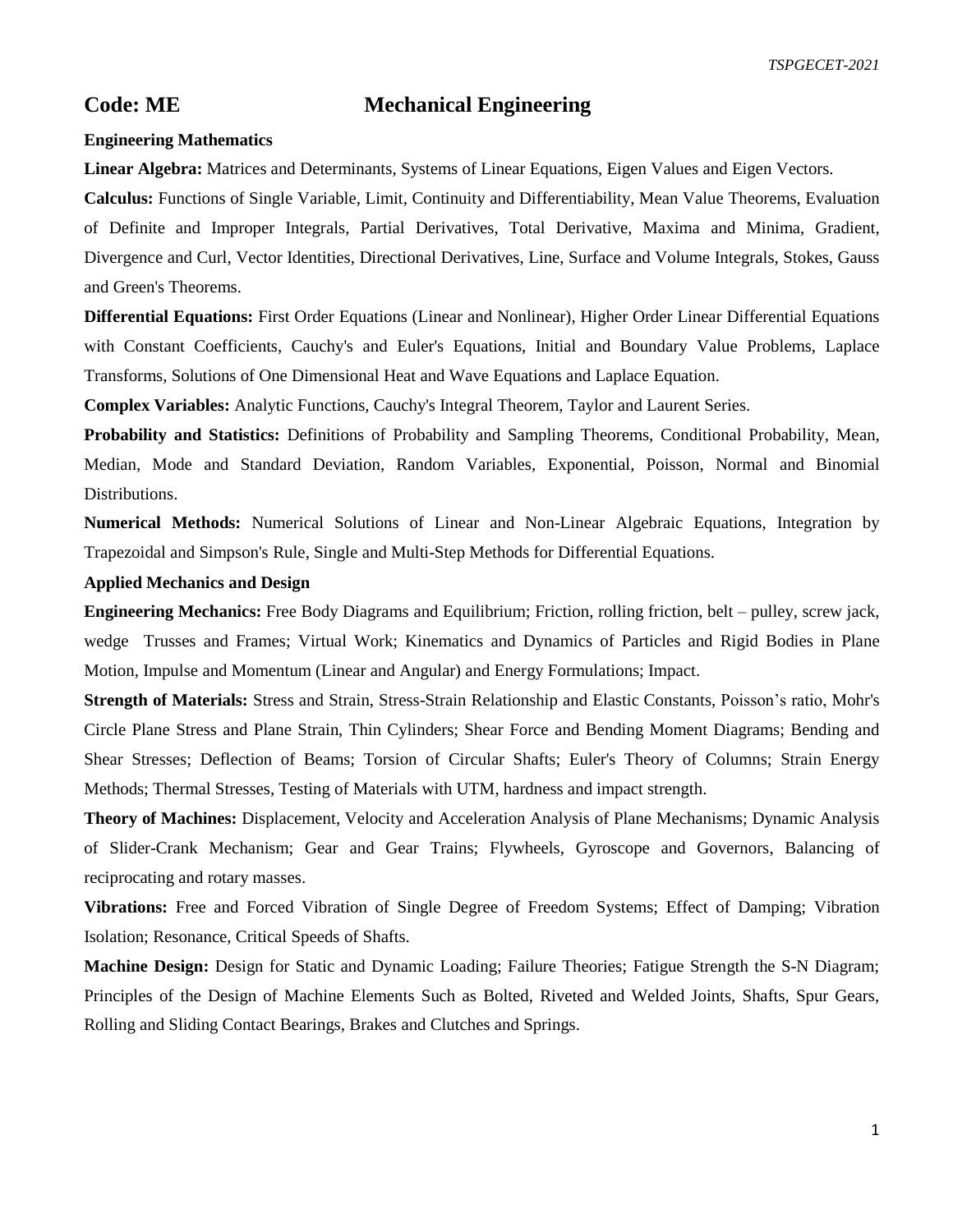#### **Fluid Mechanics and Thermal Sciences**

**Fluid Mechanics:** Fluid Properties; Fluid Statics, Manometry, Buoyancy; Forces on sub merged bodies, Stability of floating bodies, Fluid Acceleration; Differential Equations of Continuity and Momentum; Bernoulli's Equation; Viscous Flow of Incompressible Fluids; Boundary Layer; Elementary Turbulent Flow; Flow Through Pipes, Head Losses in Pipes, Bends etc.

**Heat-Transfer:** Modes of Heat Transfer; One Dimensional Heat Conduction, Resistance Concept, Electrical Analogy, Heat transfer thorough fins, Unsteady Heat Conduction, Dimensionless Parameters in Free and Forced Convective Heat Transfer, Various Correlations for Heat Transfer in Flow Over Flat Plates and Through Pipes; Thermal Boundary Layer; Effect of Turbulence; Radiative Heat Transfer, Black and Grey Surfaces, Shape Factors, Network Analysis; Heat Exchanger Performance, LMTD and NTU Methods.

**Thermodynamics:** Thermodynamics: Thermodynamic systems and processes; properties of pure substances, behavior of ideal and real gases; zeroth and first laws of thermodynamics, calculation of work and heat in various processes; second law of thermodynamics; thermodynamic property charts and tables, availability and irreversibility; thermodynamic relations.

**Applications:** *Power Engineering*: Air compressors-Reciprocating and rotary compressors, Rankine, Brayton Cycles with Regeneration and Reheat. *I.C. Engines*: Air-Standard Otto, Diesel Cycles. *Refrigeration and Air-Conditioning*: Vapour Refrigeration Cycle, Heat Pumps, Gas Refrigeration, Reverse Brayton Cycle; Moist Air: Psychrometric Chart, Basic Psychrometric Processes. *Turbomachinery:* Pelton wheel, Francis and Kaplan Turbines - Impulse and Reaction Principles, Velocity Diagrams.

**Materials, Manufacturing and Industrial Engineering** 

**Engineering Materials:** Structure and Properties of Engineering Materials, Heat Treatment, Stress-Strain Diagrams for Engineering Materials, Iron-carbon diagram.

**Metal Casting:** Design of Patterns, Moulds and Cores; Solidification and Cooling; Riser and Gating Design, Design Considerations.

**Metal Forming:** Plastic Deformation and Yield Criteria; Fundamentals of Hot and Cold Working Processes; Load Estimation for Bulk (Forging, Rolling, Extrusion, Drawing) and Sheet (Shearing, Deep Drawing, Bending) Metal Forming Processes; Principles of Powder Metallurgy.

**Joining Process:** Physics of Welding, Brazing and Soldering; Adhesive Bonding; Design Considerations in Welding.

**Machining and Machine Tool Operations:** Mechanics of Machining, Basic machine tool, Single and Multi-Point Cutting Tools, Tool Geometry and Materials, Tool Life and Wear; Economics of Machining; Principles of Non-Traditional Machining Processes; Principles of Work Holding, Principles of Design of Jigs and Fixtures

**Metrology and Inspection:** Limits, Fits and Tolerances; Linear and Angular Measurements; Comparators; Gauge Design; Interferometry; Form and Finish Measurement; Alignment and Testing Methods; Tolerance Analysis in Manufacturing and Assembly.